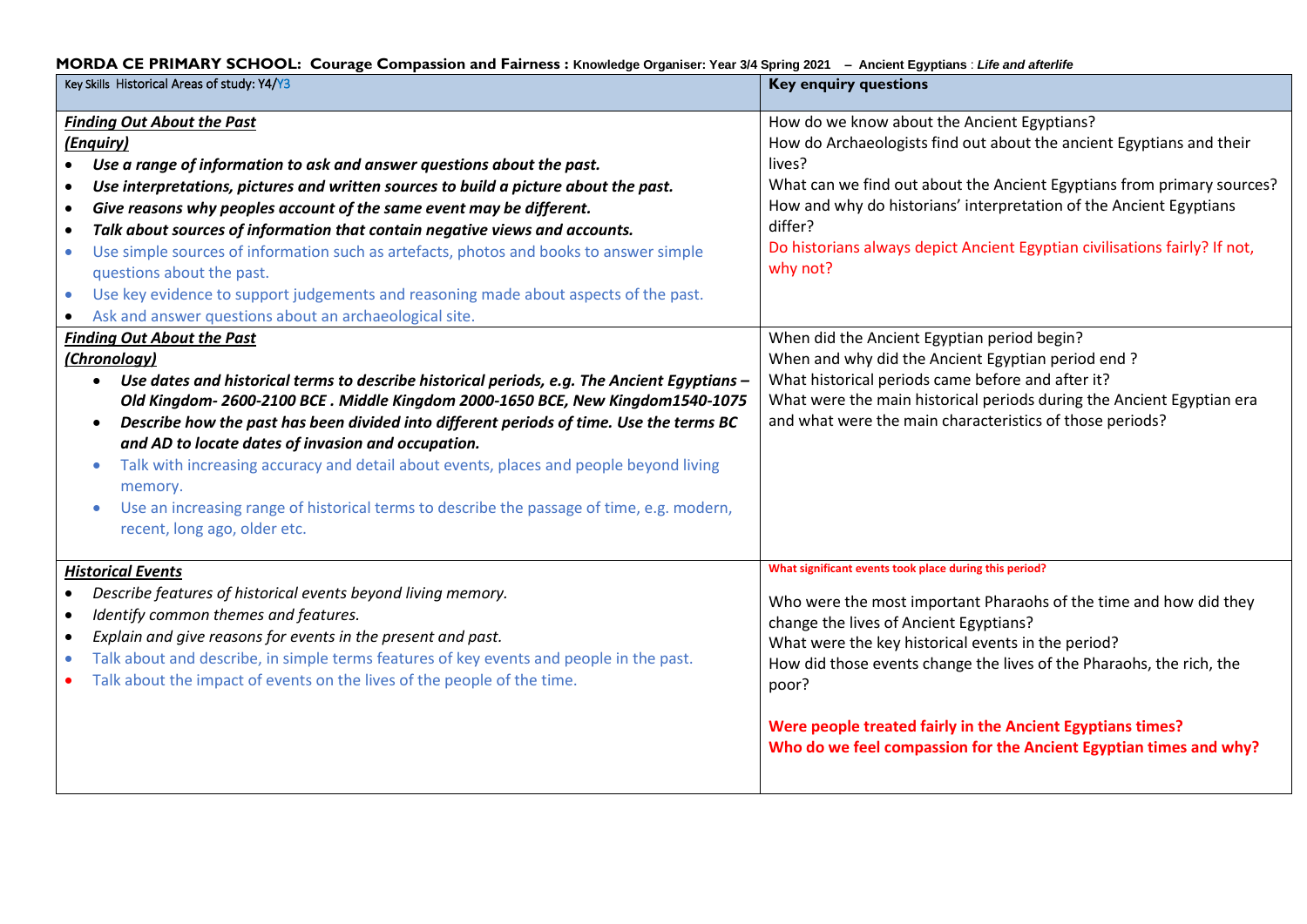| MORDA CE PRIMARY SCHOOL: Courage Compassion and Fairness : Knowledge Organiser: Year 3/4 Spring 2021 - Ancient Egyptians : Life and afterlife                                                                                                                                                                                                                                                                                                                                                                                            |                                                                                                                                          |  |  |
|------------------------------------------------------------------------------------------------------------------------------------------------------------------------------------------------------------------------------------------------------------------------------------------------------------------------------------------------------------------------------------------------------------------------------------------------------------------------------------------------------------------------------------------|------------------------------------------------------------------------------------------------------------------------------------------|--|--|
| Lifestyles of People in the Past                                                                                                                                                                                                                                                                                                                                                                                                                                                                                                         | What are the similarities and differences to life in Ancient Egypt to present time?                                                      |  |  |
| Compare and contrast the ways of life of people from different historical periods.<br>$\bullet$                                                                                                                                                                                                                                                                                                                                                                                                                                          | What was the class structure in Ancient Egypt-Was this fair?                                                                             |  |  |
| Compare and describe features of life now and in the past beyond living memory.<br>$\bullet$                                                                                                                                                                                                                                                                                                                                                                                                                                             | How did the Egyptian people live? How did the lives of the Pharaohs, and the                                                             |  |  |
| Describe and give reasons for the changes and differences in lifestyle in the past and                                                                                                                                                                                                                                                                                                                                                                                                                                                   | rich differ to the very poor? Were people treated fairly?                                                                                |  |  |
| present                                                                                                                                                                                                                                                                                                                                                                                                                                                                                                                                  | Why was the River Nile so important to all Egyptians?                                                                                    |  |  |
|                                                                                                                                                                                                                                                                                                                                                                                                                                                                                                                                          | Why were the pyramids built? Who built them? In what ways did Ancient                                                                    |  |  |
| Talk about and describe the home and the way people lived, e.g. day to day life, things                                                                                                                                                                                                                                                                                                                                                                                                                                                  | Egyptians slaves show courage in their work?                                                                                             |  |  |
| they did, their house, their family etc.                                                                                                                                                                                                                                                                                                                                                                                                                                                                                                 | What was the Valley of the Kings and why was it important?                                                                               |  |  |
|                                                                                                                                                                                                                                                                                                                                                                                                                                                                                                                                          | What religious beliefs did the Ancient Egyptians have?                                                                                   |  |  |
| Describe and give reasons for similarities and differences between the lives of people.                                                                                                                                                                                                                                                                                                                                                                                                                                                  | What did the Ancient Egyptians believe about death and what happens<br>beyond? What happens when a prominent Ancient Egyptian dies? What |  |  |
| Describe the changes and differences                                                                                                                                                                                                                                                                                                                                                                                                                                                                                                     | were the Ancient Egyptian views about the afterlife?                                                                                     |  |  |
|                                                                                                                                                                                                                                                                                                                                                                                                                                                                                                                                          | How does the way you have lived your life affect your journey into the<br>afterlife?                                                     |  |  |
|                                                                                                                                                                                                                                                                                                                                                                                                                                                                                                                                          | Why did the Egyptians mummify their dead?                                                                                                |  |  |
|                                                                                                                                                                                                                                                                                                                                                                                                                                                                                                                                          | Why are the Pyramids such an important primary source for archaeologists ?                                                               |  |  |
|                                                                                                                                                                                                                                                                                                                                                                                                                                                                                                                                          | How did historical events change the lives of people throughout the period?                                                              |  |  |
|                                                                                                                                                                                                                                                                                                                                                                                                                                                                                                                                          | Which sections of Ancient Egyptian society showed compassion in the way they                                                             |  |  |
|                                                                                                                                                                                                                                                                                                                                                                                                                                                                                                                                          | lived?                                                                                                                                   |  |  |
| <b>Significant Historical People</b>                                                                                                                                                                                                                                                                                                                                                                                                                                                                                                     | Which Ancient Egyptians do we admire for showing courage?                                                                                |  |  |
|                                                                                                                                                                                                                                                                                                                                                                                                                                                                                                                                          | Who were the significant historical figures of the time during the Ancient                                                               |  |  |
| Use a range of sources of information to find out about a significant historical person from a                                                                                                                                                                                                                                                                                                                                                                                                                                           | Egyptian period?                                                                                                                         |  |  |
| historical period e.g.: Tutankhamun, Ramesses II, Hapshetsup, Cleopatra                                                                                                                                                                                                                                                                                                                                                                                                                                                                  | What evidence is there to show that these people were courageous in their acts?                                                          |  |  |
| Identify and describe key events in their life from a range of sources of information.                                                                                                                                                                                                                                                                                                                                                                                                                                                   | Who was Tutankhamun?                                                                                                                     |  |  |
| $\bullet$                                                                                                                                                                                                                                                                                                                                                                                                                                                                                                                                | How was King Tutankhamun different to other pharaohs?                                                                                    |  |  |
| Talk about and give reasons for the actions of, and events in the life of a well-known                                                                                                                                                                                                                                                                                                                                                                                                                                                   | Where was his tomb discovered?                                                                                                           |  |  |
| historical person                                                                                                                                                                                                                                                                                                                                                                                                                                                                                                                        | Who discovered his tomb?                                                                                                                 |  |  |
| Talk about and describe events in the life of a well-known historical person.                                                                                                                                                                                                                                                                                                                                                                                                                                                            | In what year was he discovered?                                                                                                          |  |  |
| Describe key events in their life from a range of sources of information.                                                                                                                                                                                                                                                                                                                                                                                                                                                                | Why was it such a significant discovery?                                                                                                 |  |  |
| Talk about the actions of, and events in the life of a well-known historical person.                                                                                                                                                                                                                                                                                                                                                                                                                                                     |                                                                                                                                          |  |  |
| Mantle of the Expert                                                                                                                                                                                                                                                                                                                                                                                                                                                                                                                     |                                                                                                                                          |  |  |
| A long lost tomb is discovered on the side of a mountain in the Valley of the Kings. The<br>discovery is reported to the Cairo Museum of Antiquities who dispatch a team of<br>archaeologists to investigate the discovery, open the tomb, and catalogue what's inside.<br><b>Expert team: Archaeologists</b><br><b>Client:</b> The Cairo Museum of Egyptian Antiquities<br><b>Commission:</b> To excavate a recently discovered tomb<br>To open the tomb and record what's inside<br>To remove and research the items found in the tomb |                                                                                                                                          |  |  |
| To create an exhibition of the objects for the                                                                                                                                                                                                                                                                                                                                                                                                                                                                                           |                                                                                                                                          |  |  |
| Key Vocabulary: Ancient Egyptians, The River Nile, Pyramids, Sphinx, Scarab Beetles, Pharaohs, Slaves, Tombs, Temples, Hieroglyphics, Sarcophagus,                                                                                                                                                                                                                                                                                                                                                                                       |                                                                                                                                          |  |  |
| Shabti, Papyrus, Cartouche, Ankh, Amulet, Dynasty, Mummification Canopic Jars, Khol, Natron, Wadjet Eye                                                                                                                                                                                                                                                                                                                                                                                                                                  |                                                                                                                                          |  |  |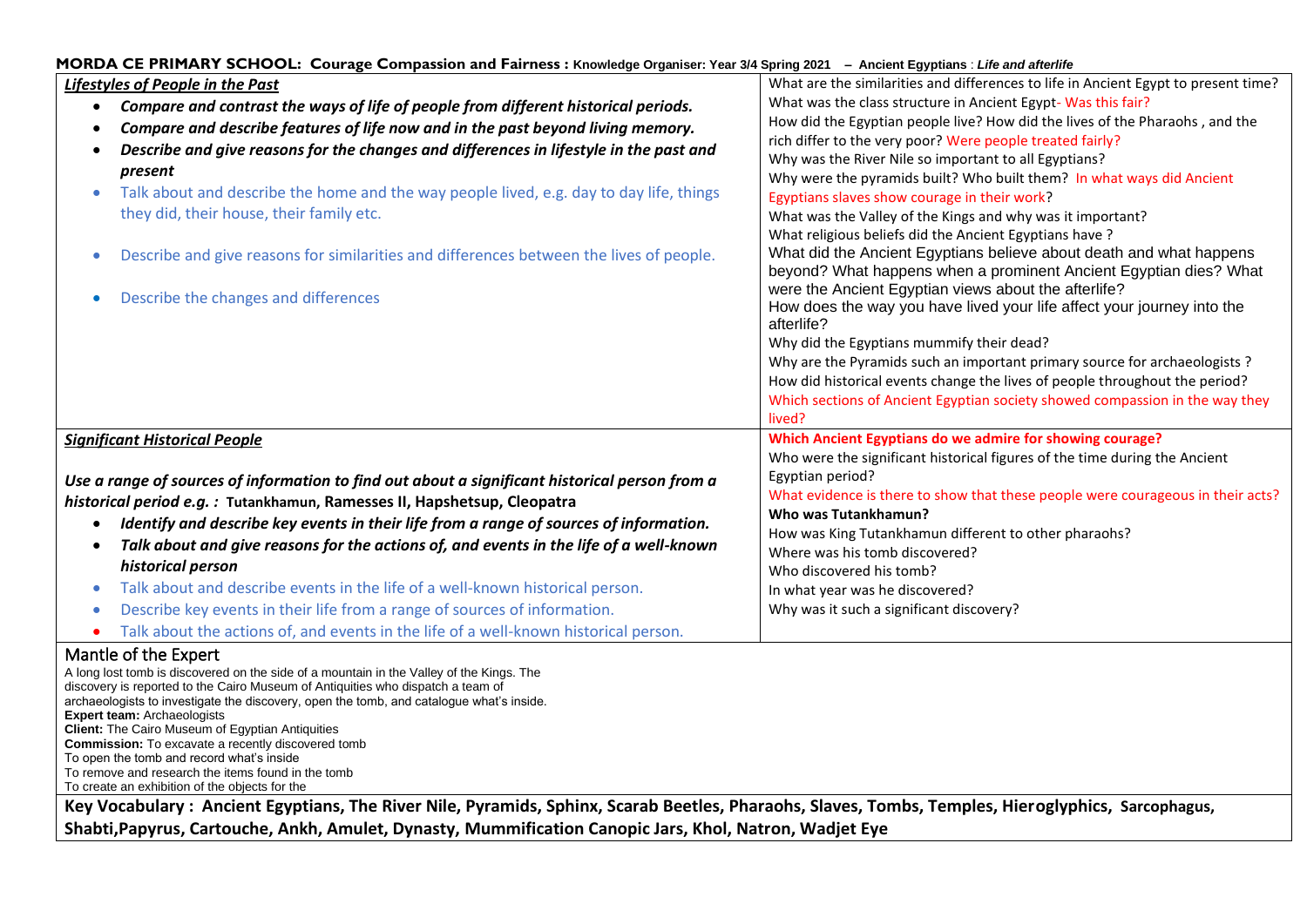## MORDA CE PRIMARY SCHOOL: Courage Compassion and Fairness : Knowledge Organiser: Year 3/4 Spring 2021 - Ancient Egyptians : Life and afterlife

# The Ancient Egyptians Knowledge Organiaser:

### Key in formation

The Ancient Equptians ruled over 5000 years ago and lasted for 3000 years.

Pharaohs ruled Equptians and one of the most famous was a boy called Tutankhamun.

Ancient Equpt depended on the waters of the River Nile, which flows through harsh and arid desert. Only the land on the banks of the Nile could be cultivated to support life and farm on. The rest of Equpt was, and is, desert.

The Ancient Equptians made paper from reeds called papyrus and that is where we get the word 'paper'. They wrote in pictures called hieroglyphics.

The Equptians were famous for creating magnificent buildings called Pyramids. The Equptians built over 100 pyramids and some of them were almost 150 meters tall.

Ancient Equptians believed in several gods and mummified the bodies of wealthy and famous people to send them to the afterlife safely.



God of

Knowledge